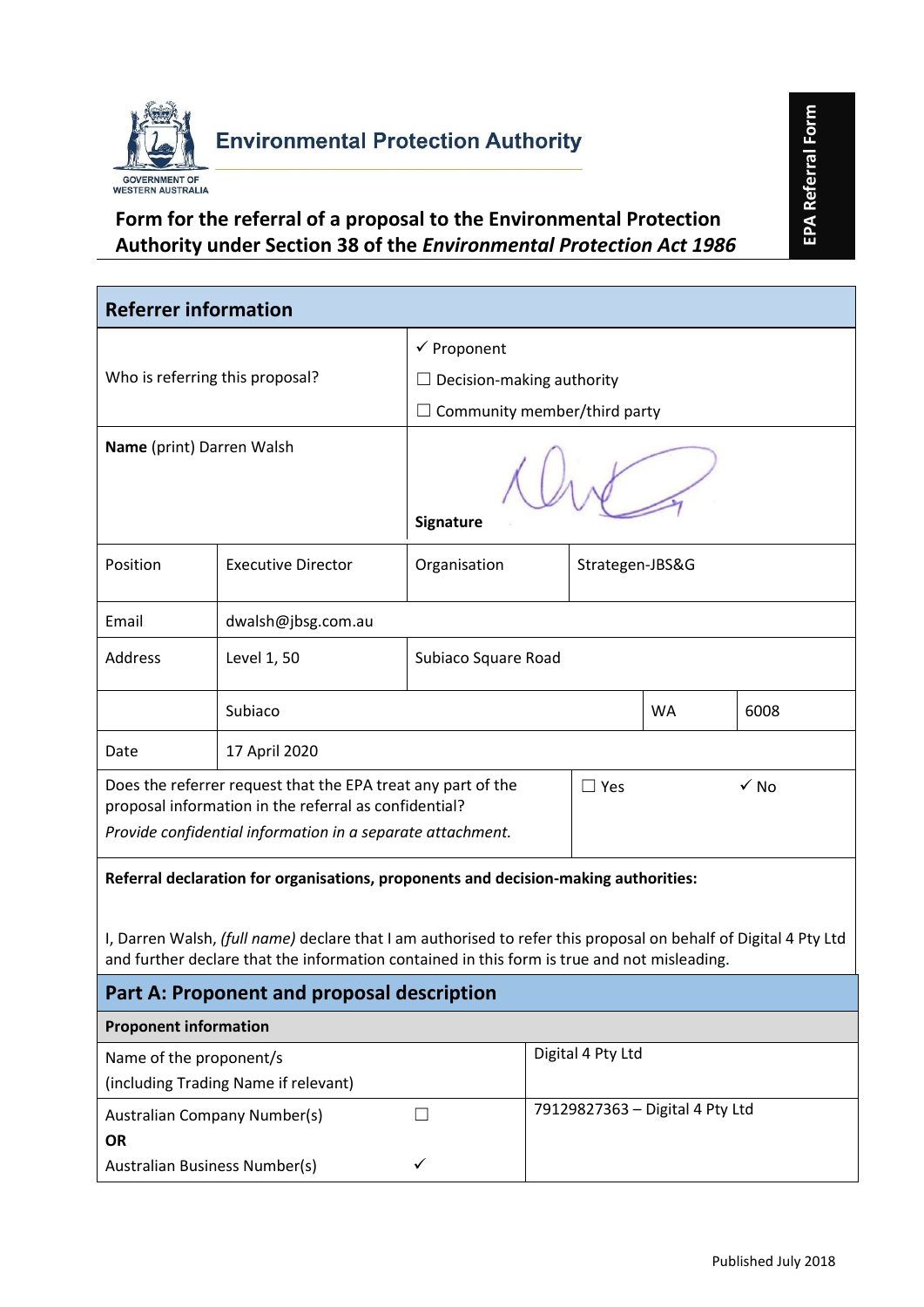| Contact for the proposal (if different from the referrer)                                                                                                                  | $\checkmark$ No<br>$\Box$ Yes                                                                                                                                                                                                                                                                                                                                                                                                                                                 |
|----------------------------------------------------------------------------------------------------------------------------------------------------------------------------|-------------------------------------------------------------------------------------------------------------------------------------------------------------------------------------------------------------------------------------------------------------------------------------------------------------------------------------------------------------------------------------------------------------------------------------------------------------------------------|
| Please include: name, physical address, phone, and email.                                                                                                                  |                                                                                                                                                                                                                                                                                                                                                                                                                                                                               |
| Does the proponent have the legal access required for the<br>implementation of all aspects of the proposal?                                                                | $\checkmark$ Yes<br>$\Box$ No                                                                                                                                                                                                                                                                                                                                                                                                                                                 |
| If yes, provide details of legal access authorisations /<br>agreements / tenure.<br>If no, what authorisations / agreements / tenure is required<br>and from whom?         | Digital 4 Pty Ltd is a wholly owned subsidiary<br>of Broadcast Australia Pty Ltd (Trading as BAI<br>Communications), who are the landowners of<br>Lots 802 and 803                                                                                                                                                                                                                                                                                                            |
| <b>Proposal type</b>                                                                                                                                                       |                                                                                                                                                                                                                                                                                                                                                                                                                                                                               |
| What type of proposal is being referred?<br>For a change to an approved proposal please state the<br>Ministerial Statement number/s (MS No./s) of the<br>approved proposal | $\checkmark$ significant – new proposal<br>significant - change to approved<br>proposal (MS No./s: _____<br>proposal under an assessed planning<br>$\Box$<br>scheme                                                                                                                                                                                                                                                                                                           |
| For a derived proposal please state the Ministerial<br>Statement number (MS No.) of the associated strategic<br>proposal                                                   | strategic<br>$\Box$<br>derived (Strategic MS No.: __<br>ப                                                                                                                                                                                                                                                                                                                                                                                                                     |
| For a significant proposal:                                                                                                                                                | Terrestrial Fauna: The proposal involves the                                                                                                                                                                                                                                                                                                                                                                                                                                  |
| Why do you consider the proposal may have a<br>$\bullet$<br>significant effect on the environment and warrant<br>referral to the EPA?                                      | clearing of 11.441 ha of foraging habitat for<br>black cockatoos, and up to 33 potential<br>breeding trees.<br>Flora and Vegetation: The proposal involves<br>the clearing of at maximum 11.441 ha of<br>Banksia Woodlands of the Swan Coastal Plain<br>(Priority 3 ecological community, Floristic<br>Community Type - FCT 28),<br>Clearing of 11.441 ha (6%) of the remaining<br>Karrakatta Central and South complex within<br>the City of Stirling Local Government Area. |
| For a proposal under an assessed planning scheme,<br>provide the following details:                                                                                        | N/A                                                                                                                                                                                                                                                                                                                                                                                                                                                                           |
| Scheme name and number                                                                                                                                                     |                                                                                                                                                                                                                                                                                                                                                                                                                                                                               |
| For the Responsible Authority:                                                                                                                                             |                                                                                                                                                                                                                                                                                                                                                                                                                                                                               |
| What new environmental issues are raised by the<br>proposal that were not assessed during the assessment<br>of the planning scheme?                                        |                                                                                                                                                                                                                                                                                                                                                                                                                                                                               |
| How does the proposal not comply with the assessed<br>٠<br>scheme and/or the environmental conditions in the<br>assessed planning scheme?                                  |                                                                                                                                                                                                                                                                                                                                                                                                                                                                               |
| <b>Proposal description</b>                                                                                                                                                |                                                                                                                                                                                                                                                                                                                                                                                                                                                                               |
| Title of the proposal                                                                                                                                                      | Lots 802 and part 803 Erindale Road,<br>Hamersley                                                                                                                                                                                                                                                                                                                                                                                                                             |
| Name of the Local Government Authority in which the<br>proposal is located.                                                                                                | City of Stirling                                                                                                                                                                                                                                                                                                                                                                                                                                                              |
| Location:                                                                                                                                                                  | Lots 802 and part 803 Erindale Road,                                                                                                                                                                                                                                                                                                                                                                                                                                          |
| street address, lot number, suburb, and nearest road<br>a)<br>intersection; or                                                                                             | Hamersley                                                                                                                                                                                                                                                                                                                                                                                                                                                                     |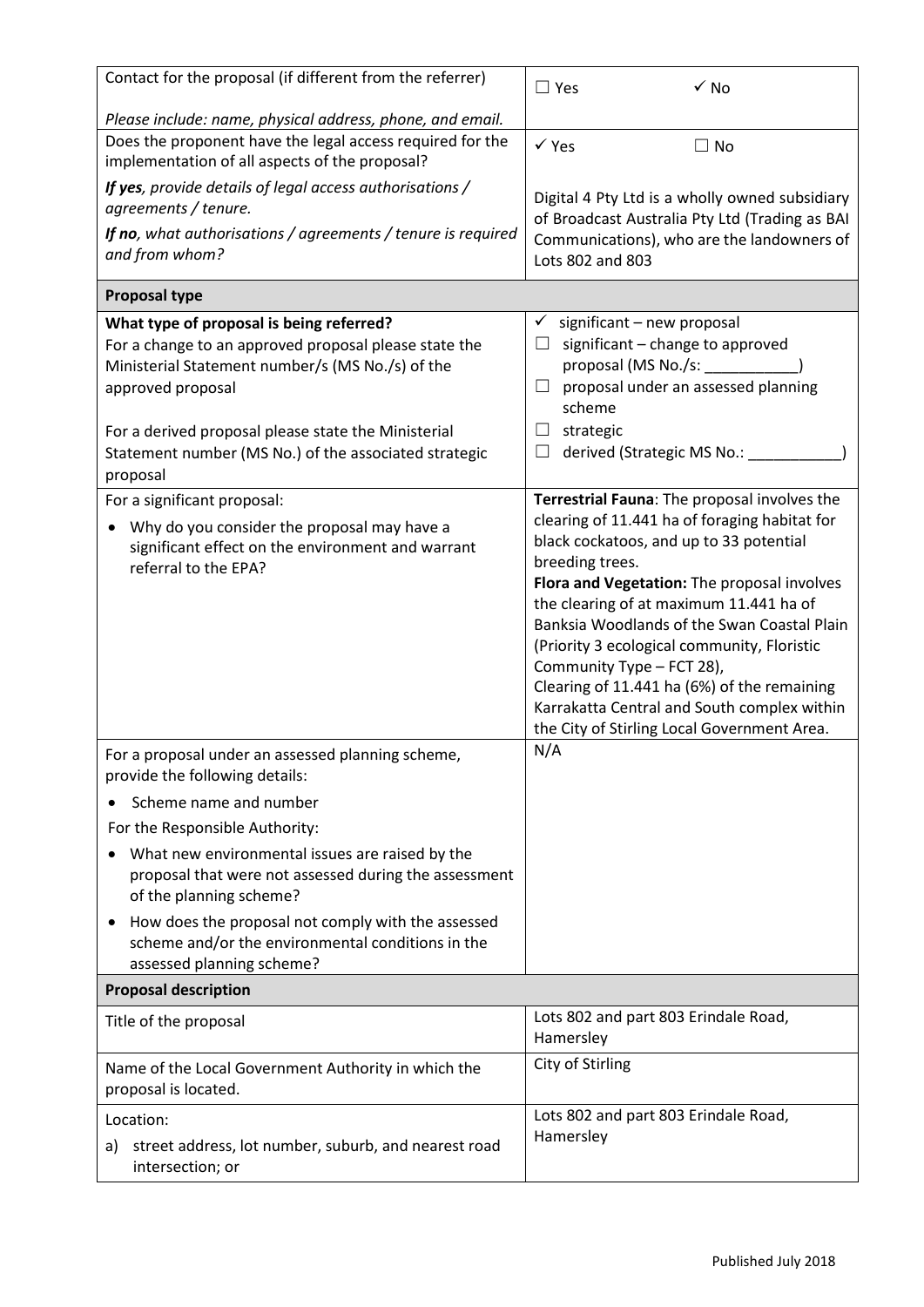| if remote the nearest town and distance and direction<br>b)<br>from that town to the proposal site.                                           |                                                                                                                    |                                                                                                               |                                                                                                                                                                                                                                                                                                     |                                           |  |
|-----------------------------------------------------------------------------------------------------------------------------------------------|--------------------------------------------------------------------------------------------------------------------|---------------------------------------------------------------------------------------------------------------|-----------------------------------------------------------------------------------------------------------------------------------------------------------------------------------------------------------------------------------------------------------------------------------------------------|-------------------------------------------|--|
| Proposal description - including the key characteristics of<br>the proposal                                                                   |                                                                                                                    | Please see supplementary documentation                                                                        |                                                                                                                                                                                                                                                                                                     |                                           |  |
|                                                                                                                                               | Provide as an attachment to the form                                                                               |                                                                                                               |                                                                                                                                                                                                                                                                                                     |                                           |  |
|                                                                                                                                               | Have you provided electronic spatial data, maps and figure<br>in the appropriate format?                           |                                                                                                               | $\checkmark$ Yes                                                                                                                                                                                                                                                                                    | $\Box$ No                                 |  |
|                                                                                                                                               | Refer to instructions at the front of the form                                                                     |                                                                                                               |                                                                                                                                                                                                                                                                                                     |                                           |  |
| What is the current land use on the property, and the<br>extent (area in hectares) of the property?                                           |                                                                                                                    |                                                                                                               | The property currently contains a mixture of<br>relatively undisturbed native vegetation, as<br>well as areas which show signs of having<br>been degraded through clearing of firebreaks<br>and access tracks.<br>The development envelope is 13.55 ha<br>(including the maximum extent of an asset |                                           |  |
|                                                                                                                                               |                                                                                                                    |                                                                                                               |                                                                                                                                                                                                                                                                                                     | protection zone extending into Lot 803).  |  |
| Have you had pre-referral discussions with the EPA at<br>DWER Services? If so, quote the reference number and/or<br>the DWER contact.         |                                                                                                                    | Yes, a number of pre-referral discussion have<br>been held with Anthony Sutton, Tom Hatton<br>and Liesl Rohl. |                                                                                                                                                                                                                                                                                                     |                                           |  |
|                                                                                                                                               | <b>Part B: Environmental impacts</b>                                                                               |                                                                                                               |                                                                                                                                                                                                                                                                                                     |                                           |  |
|                                                                                                                                               | <b>Environmental factors</b>                                                                                       |                                                                                                               |                                                                                                                                                                                                                                                                                                     |                                           |  |
|                                                                                                                                               | What are the likely significant environmental                                                                      |                                                                                                               | $\Box$ Benthic Communities and Habitat                                                                                                                                                                                                                                                              |                                           |  |
|                                                                                                                                               | factors for this proposal?                                                                                         |                                                                                                               | $\Box$ Coastal Processes                                                                                                                                                                                                                                                                            |                                           |  |
|                                                                                                                                               |                                                                                                                    |                                                                                                               | $\Box$ Marine Environmental Quality                                                                                                                                                                                                                                                                 |                                           |  |
|                                                                                                                                               |                                                                                                                    |                                                                                                               | $\Box$ Marine Fauna                                                                                                                                                                                                                                                                                 |                                           |  |
|                                                                                                                                               |                                                                                                                    |                                                                                                               | ✔ Flora and Vegetation                                                                                                                                                                                                                                                                              |                                           |  |
|                                                                                                                                               |                                                                                                                    |                                                                                                               | $\Box$ Landforms                                                                                                                                                                                                                                                                                    |                                           |  |
|                                                                                                                                               |                                                                                                                    |                                                                                                               | $\Box$ Subterranean Fauna                                                                                                                                                                                                                                                                           |                                           |  |
|                                                                                                                                               |                                                                                                                    |                                                                                                               | $\Box$ Terrestrial Environmental Quality<br>✔ Terrestrial Fauna                                                                                                                                                                                                                                     |                                           |  |
|                                                                                                                                               |                                                                                                                    |                                                                                                               | $\Box$ Inland Waters                                                                                                                                                                                                                                                                                |                                           |  |
|                                                                                                                                               |                                                                                                                    |                                                                                                               | $\Box$ Air Quality                                                                                                                                                                                                                                                                                  |                                           |  |
|                                                                                                                                               |                                                                                                                    |                                                                                                               | $\Box$ Social Surroundings                                                                                                                                                                                                                                                                          |                                           |  |
|                                                                                                                                               |                                                                                                                    |                                                                                                               |                                                                                                                                                                                                                                                                                                     | $\Box$ Human Health                       |  |
| For each of the environmental factors identified above, complete the following table, or provide the<br>information in a supplementary report |                                                                                                                    |                                                                                                               |                                                                                                                                                                                                                                                                                                     |                                           |  |
| <b>Potential environmental impacts</b>                                                                                                        |                                                                                                                    |                                                                                                               |                                                                                                                                                                                                                                                                                                     |                                           |  |
| $\mathbf{1}$                                                                                                                                  | <b>EPA Factor</b>                                                                                                  |                                                                                                               |                                                                                                                                                                                                                                                                                                     | Please see supplementary<br>documentation |  |
| $\overline{2}$                                                                                                                                | EPA policy and guidance - What have you considered<br>and how have you applied them in relation to this<br>factor? |                                                                                                               |                                                                                                                                                                                                                                                                                                     | Please see supplementary<br>documentation |  |
| 3                                                                                                                                             | <b>Consultation</b> – Outline the outcomes of consultation in<br>relation to the potential environmental impacts   |                                                                                                               | Please see supplementary<br>documentation                                                                                                                                                                                                                                                           |                                           |  |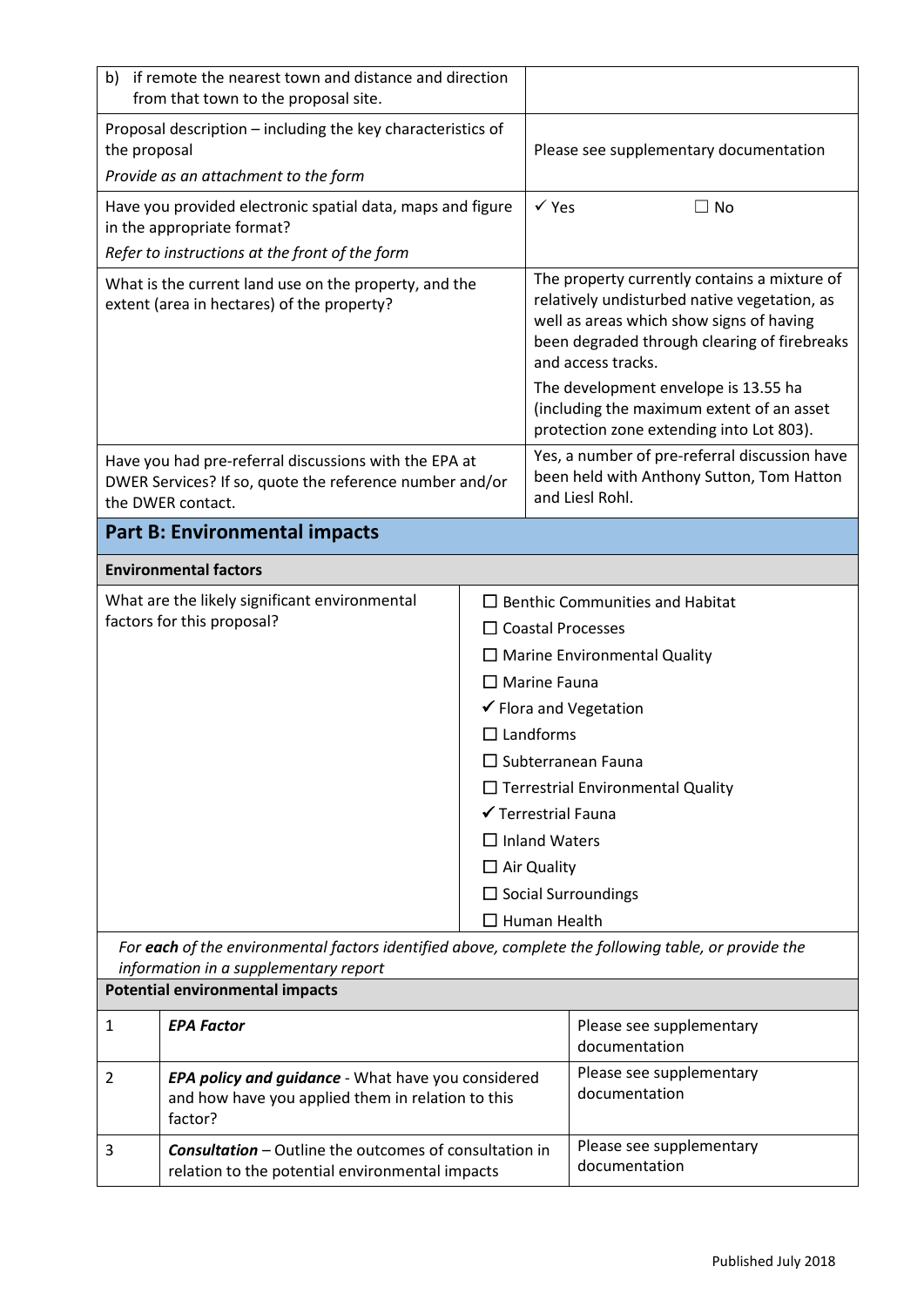| 4 | <b>Receiving environment</b> – Describe the current condition<br>of the receiving environment in relation to this factor.                     | Please see supplementary<br>documentation |
|---|-----------------------------------------------------------------------------------------------------------------------------------------------|-------------------------------------------|
| 5 | <b>Proposal activities</b> – Describe the proposal activities<br>that have the potential to impact the environment                            | Please see supplementary<br>documentation |
| 6 | Mitigation - Describe the measures proposed to<br>manage and mitigate the potential environmental<br>impacts.                                 | Please see supplementary<br>documentation |
|   | <b>Impacts</b> – Assess the impacts of the proposal and<br>review the residual impacts against the EPA objective.                             | Please see supplementary<br>documentation |
| 8 | <b>Assumptions</b> - Describe any assumptions critical to your<br>assessment e.g. particular mitigation measures or<br>regulatory conditions. | Please see supplementary<br>documentation |